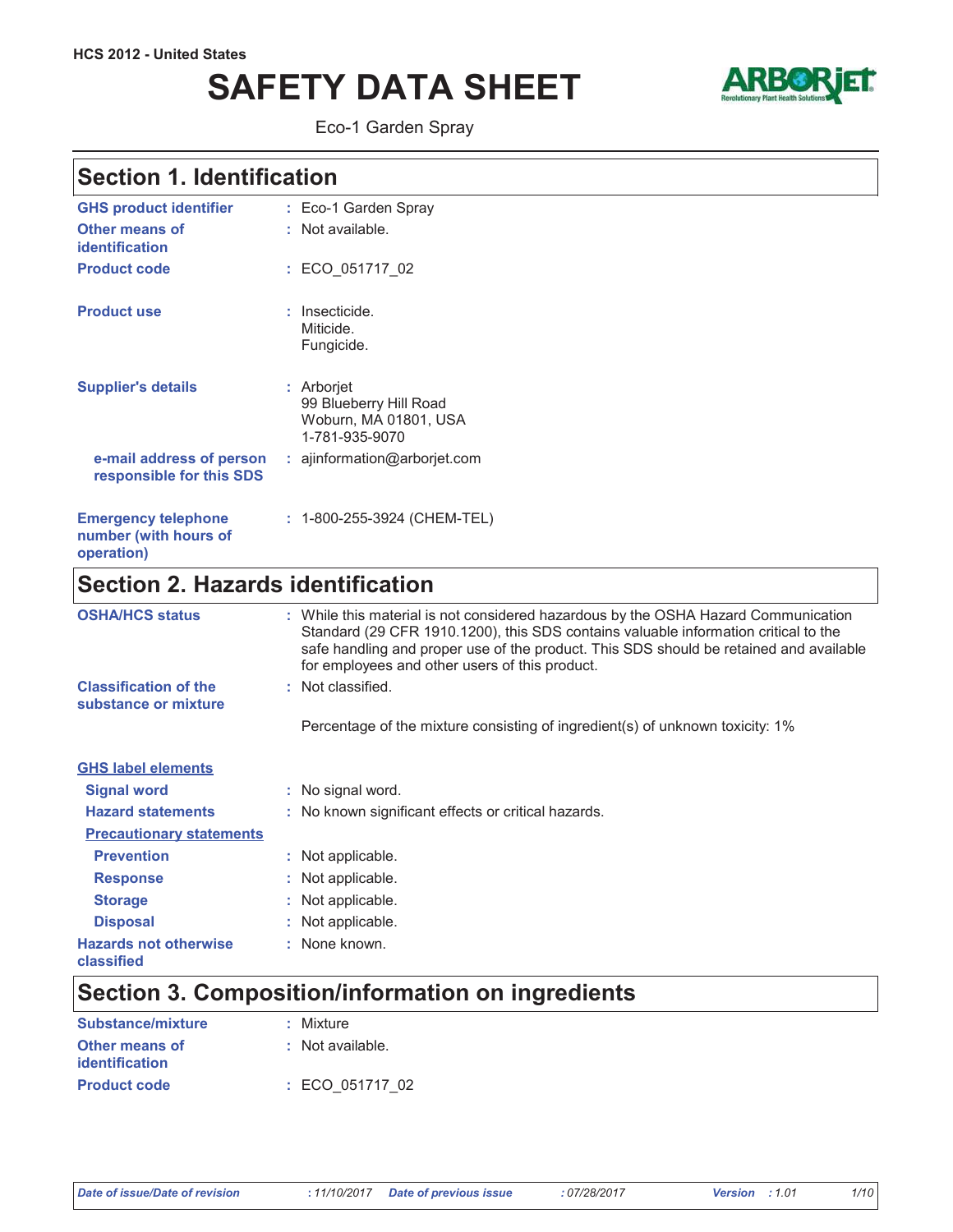## Section 3. Composition/information on ingredients

| Ingredient name | $\frac{9}{6}$ | <b>CAS number</b> |
|-----------------|---------------|-------------------|
| flax seed oil   | '≤3           | 8001-26-1         |
| thyme oil       | ∣<3           | 8007-46-3         |
| peppermint oil  | < 0.1         | 8006-90-4         |

Any concentration shown as a range is to protect confidentiality or is due to batch variation.

There are no additional ingredients present which, within the current knowledge of the supplier and in the concentrations applicable, are classified as hazardous to health or the environment and hence require reporting in this section.

Occupational exposure limits, if available, are listed in Section 8.

### **Section 4. First aid measures**

**Description of necessary first aid measures** 

| Eye contact         | : Immediately flush eyes with plenty of water, occasionally lifting the upper and lower<br>eyelids. Check for and remove any contact lenses. Get medical attention if irritation<br>occurs.                                                                                                                                                            |
|---------------------|--------------------------------------------------------------------------------------------------------------------------------------------------------------------------------------------------------------------------------------------------------------------------------------------------------------------------------------------------------|
| <b>Inhalation</b>   | : Remove victim to fresh air and keep at rest in a position comfortable for breathing. Get<br>medical attention if symptoms occur.                                                                                                                                                                                                                     |
| <b>Skin contact</b> | : Flush contaminated skin with plenty of water. Remove contaminated clothing and<br>shoes. Get medical attention if symptoms occur.                                                                                                                                                                                                                    |
| <b>Ingestion</b>    | : Wash out mouth with water. Remove victim to fresh air and keep at rest in a position<br>comfortable for breathing. If material has been swallowed and the exposed person is<br>conscious, give small quantities of water to drink. Do not induce vomiting unless<br>directed to do so by medical personnel. Get medical attention if symptoms occur. |

#### Most important symptoms/effects, acute and delayed

| <b>Potential acute health effects</b> |  |                                                     |  |
|---------------------------------------|--|-----------------------------------------------------|--|
| Eye contact                           |  | : May cause eye irritation.                         |  |
| <b>Inhalation</b>                     |  | : No known significant effects or critical hazards. |  |
| <b>Skin contact</b>                   |  | : May cause skin irritation.                        |  |
| <b>Ingestion</b>                      |  | : No known significant effects or critical hazards. |  |
| <b>Over-exposure signs/symptoms</b>   |  |                                                     |  |
| Eye contact                           |  | : No specific data.                                 |  |
| <b>Inhalation</b>                     |  | : No specific data.                                 |  |
| <b>Skin contact</b>                   |  | : No specific data.                                 |  |
| Ingestion                             |  | : No specific data.                                 |  |
|                                       |  |                                                     |  |

#### Indication of immediate medical attention and special treatment needed, if necessary

| Notes to physician                | : Treat symptomatically. Contact poison treatment specialist immediately if large<br>quantities have been ingested or inhaled. |
|-----------------------------------|--------------------------------------------------------------------------------------------------------------------------------|
| <b>Specific treatments</b>        | : No specific treatment.                                                                                                       |
| <b>Protection of first-aiders</b> | : No action shall be taken involving any personal risk or without suitable training.                                           |

#### See toxicological information (Section 11)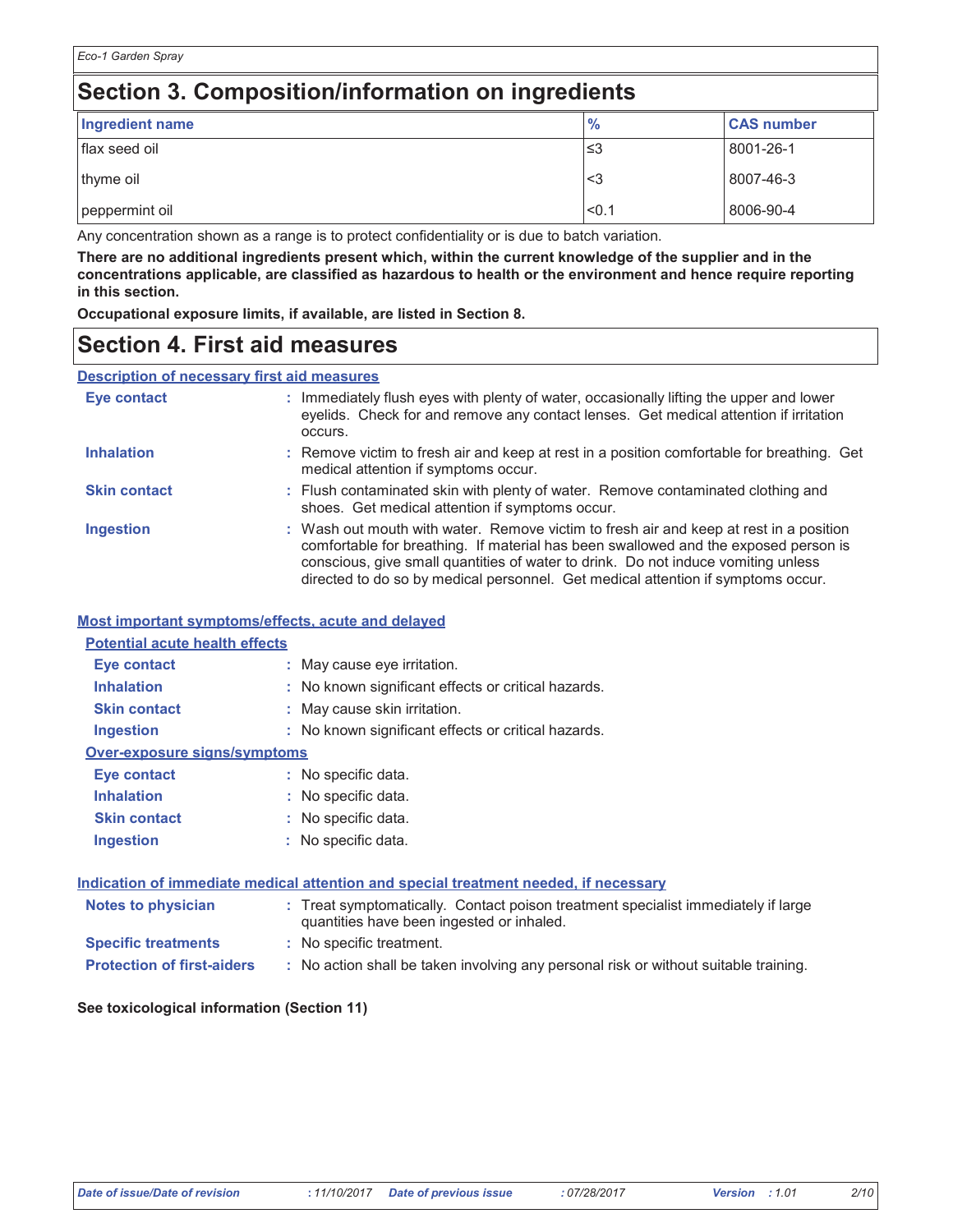## **Section 5. Fire-fighting measures**

| <b>Extinguishing media</b>                               |                                                                                                                                                                                                     |
|----------------------------------------------------------|-----------------------------------------------------------------------------------------------------------------------------------------------------------------------------------------------------|
| <b>Suitable extinguishing</b><br>media                   | : Use dry chemical, $CO2$ , water spray (fog) or foam. Use an extinguishing agent suitable<br>for the surrounding fire.                                                                             |
| <b>Unsuitable extinguishing</b><br>media                 | : Do not use water jet.                                                                                                                                                                             |
| <b>Specific hazards arising</b><br>from the chemical     | : In a fire or if heated, a pressure increase will occur and the container may burst.                                                                                                               |
| <b>Hazardous thermal</b><br>decomposition products       | : No specific data.                                                                                                                                                                                 |
| <b>Special protective actions</b><br>for fire-fighters   | : Promptly isolate the scene by removing all persons from the vicinity of the incident if<br>there is a fire. No action shall be taken involving any personal risk or without suitable<br>training. |
| <b>Special protective</b><br>equipment for fire-fighters | : Fire-fighters should wear appropriate protective equipment and self-contained breathing<br>apparatus (SCBA) with a full face-piece operated in positive pressure mode.                            |

## Section 6. Accidental release measures

|                                                       | <b>Personal precautions, protective equipment and emergency procedures</b>                                                                                                                                                                                                                                                                                                                                                                                                                                                                                                                |
|-------------------------------------------------------|-------------------------------------------------------------------------------------------------------------------------------------------------------------------------------------------------------------------------------------------------------------------------------------------------------------------------------------------------------------------------------------------------------------------------------------------------------------------------------------------------------------------------------------------------------------------------------------------|
| For non-emergency<br>personnel                        | : No action shall be taken involving any personal risk or without suitable training.<br>Evacuate surrounding areas. Keep unnecessary and unprotected personnel from<br>entering. Do not touch or walk through spilled material. Put on appropriate personal<br>protective equipment.                                                                                                                                                                                                                                                                                                      |
|                                                       | For emergency responders : If specialized clothing is required to deal with the spillage, take note of any information in<br>Section 8 on suitable and unsuitable materials.<br>See also the information in "For non-emergency personnel".                                                                                                                                                                                                                                                                                                                                                |
| <b>Environmental precautions</b>                      | : Avoid dispersal of spilled material and runoff and contact with soil, waterways, drains<br>and sewers. Inform the relevant authorities if the product has caused environmental<br>pollution (sewers, waterways, soil or air).                                                                                                                                                                                                                                                                                                                                                           |
| Methods and materials for containment and cleaning up |                                                                                                                                                                                                                                                                                                                                                                                                                                                                                                                                                                                           |
| <b>Small spill</b>                                    | : Stop leak if without risk. Move containers from spill area. Dilute with water and mop up<br>if water-soluble. Alternatively, or if water-insoluble, absorb with an inert dry material and<br>place in an appropriate waste disposal container. Dispose of via a licensed waste<br>disposal contractor.                                                                                                                                                                                                                                                                                  |
| <b>Large spill</b>                                    | : Stop leak if without risk. Move containers from spill area. Prevent entry into sewers,<br>water courses, basements or confined areas. Wash spillages into an effluent treatment<br>plant or proceed as follows. Contain and collect spillage with non-combustible,<br>absorbent material e.g. sand, earth, vermiculite or diatomaceous earth and place in<br>container for disposal according to local regulations (see Section 13). Dispose of via a<br>licensed waste disposal contractor. Note: see Section 1 for emergency contact<br>information and Section 13 for waste disposal |

## **Section 7. Handling and storage**

#### **Precautions for safe handling**

| <b>Protective measures</b>                       | : Put on appropriate personal protective equipment (see Section 8).                                                                                                                                                                                                                                                                                           |
|--------------------------------------------------|---------------------------------------------------------------------------------------------------------------------------------------------------------------------------------------------------------------------------------------------------------------------------------------------------------------------------------------------------------------|
| <b>Advice on general</b><br>occupational hygiene | : Eating, drinking and smoking should be prohibited in areas where this material is<br>handled, stored and processed. Workers should wash hands and face before eating,<br>drinking and smoking. Remove contaminated clothing and protective equipment before<br>entering eating areas. See also Section 8 for additional information on hygiene<br>measures. |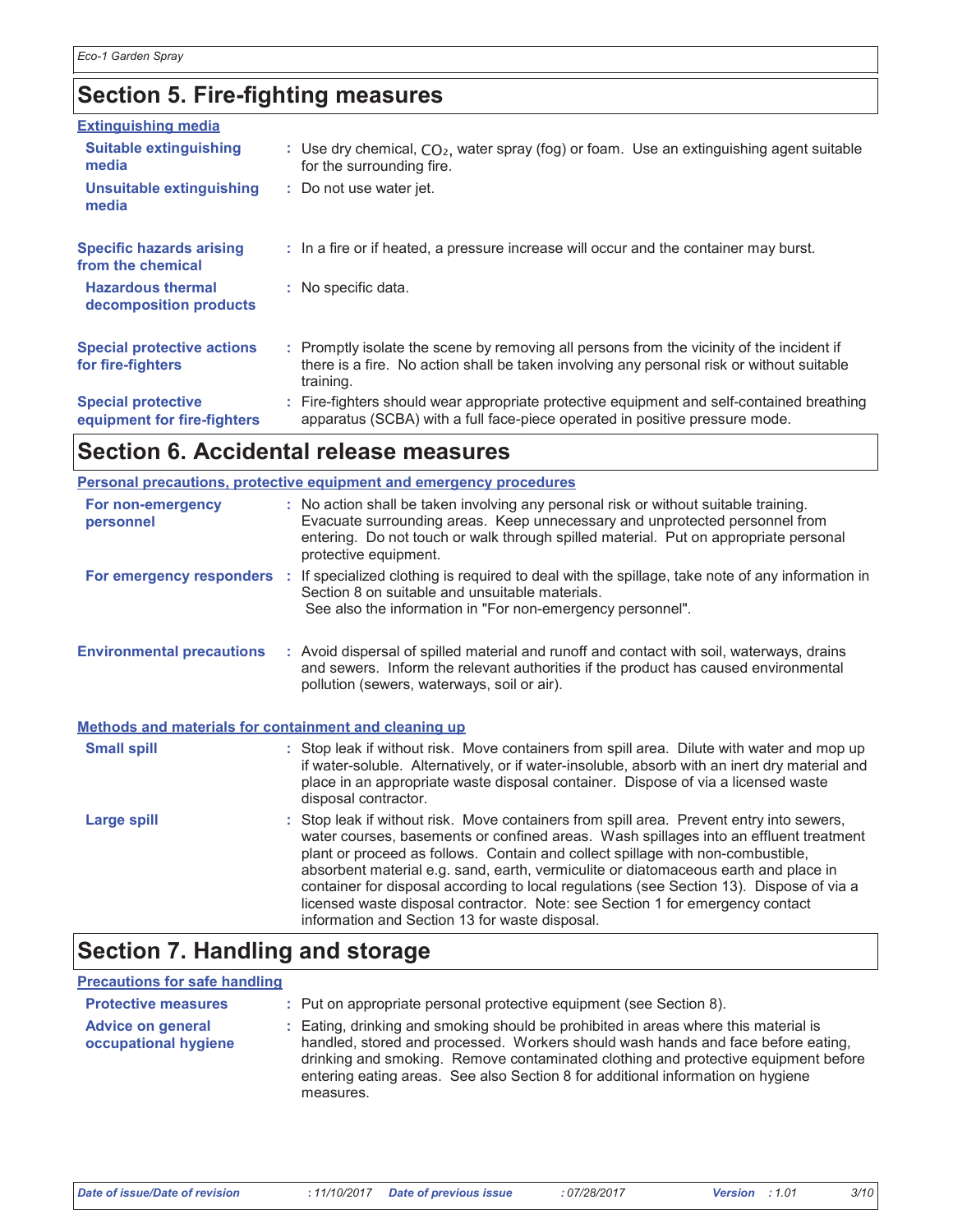## **Section 7. Handling and storage**

| <b>Conditions for safe storage,</b><br>including any<br><b>incompatibilities</b> | Store in accordance with local regulations. Store in original container protected from<br>direct sunlight in a dry, cool and well-ventilated area, away from incompatible materials<br>(see Section 10) and food and drink. Keep away from heat. Keep from freezing. Keep<br>container tightly closed and sealed until ready for use. Containers that have been<br>opened must be carefully resealed and kept upright to prevent leakage. Do not store in<br>unlabeled containers. Use appropriate containment to avoid environmental<br>contamination. |
|----------------------------------------------------------------------------------|---------------------------------------------------------------------------------------------------------------------------------------------------------------------------------------------------------------------------------------------------------------------------------------------------------------------------------------------------------------------------------------------------------------------------------------------------------------------------------------------------------------------------------------------------------|
|----------------------------------------------------------------------------------|---------------------------------------------------------------------------------------------------------------------------------------------------------------------------------------------------------------------------------------------------------------------------------------------------------------------------------------------------------------------------------------------------------------------------------------------------------------------------------------------------------------------------------------------------------|

### Section 8. Exposure controls/personal protection

#### **Control parameters**

Occupational exposure limits

| oooddaan canoodd amnuu                            |                                          |                                                                                                                                                                                                                                                                                                                                                                                                                                                                                                                                                                                                                        |
|---------------------------------------------------|------------------------------------------|------------------------------------------------------------------------------------------------------------------------------------------------------------------------------------------------------------------------------------------------------------------------------------------------------------------------------------------------------------------------------------------------------------------------------------------------------------------------------------------------------------------------------------------------------------------------------------------------------------------------|
| <b>Ingredient name</b>                            |                                          | <b>Exposure limits</b>                                                                                                                                                                                                                                                                                                                                                                                                                                                                                                                                                                                                 |
| flax seed oil                                     |                                          | None.                                                                                                                                                                                                                                                                                                                                                                                                                                                                                                                                                                                                                  |
| thyme oil                                         |                                          | None.                                                                                                                                                                                                                                                                                                                                                                                                                                                                                                                                                                                                                  |
| peppermint oil                                    |                                          | None.                                                                                                                                                                                                                                                                                                                                                                                                                                                                                                                                                                                                                  |
| <b>Appropriate engineering</b><br><b>controls</b> | contaminants.                            | : Good general ventilation should be sufficient to control worker exposure to airborne                                                                                                                                                                                                                                                                                                                                                                                                                                                                                                                                 |
| <b>Environmental exposure</b><br><b>controls</b>  |                                          | : Emissions from ventilation or work process equipment should be checked to ensure<br>they comply with the requirements of environmental protection legislation. In some<br>cases, fume scrubbers, filters or engineering modifications to the process equipment<br>will be necessary to reduce emissions to acceptable levels.                                                                                                                                                                                                                                                                                        |
| <b>Individual protection measures</b>             |                                          |                                                                                                                                                                                                                                                                                                                                                                                                                                                                                                                                                                                                                        |
| <b>Hygiene measures</b>                           |                                          | : Wash hands, forearms and face thoroughly after handling chemical products, before<br>eating, smoking and using the lavatory and at the end of the working period.<br>Appropriate techniques should be used to remove potentially contaminated clothing.<br>Wash contaminated clothing before reusing. Ensure that eyewash stations and safety<br>showers are close to the workstation location.                                                                                                                                                                                                                      |
| <b>Eye/face protection</b>                        | shields.                                 | : Safety eyewear complying with an approved standard should be used when a risk<br>assessment indicates this is necessary to avoid exposure to liquid splashes, mists,<br>gases or dusts. If contact is possible, the following protection should be worn, unless<br>the assessment indicates a higher degree of protection: safety glasses with side-                                                                                                                                                                                                                                                                 |
| <b>Skin protection</b>                            |                                          |                                                                                                                                                                                                                                                                                                                                                                                                                                                                                                                                                                                                                        |
| <b>Hand protection</b>                            |                                          | : Chemical-resistant, impervious gloves complying with an approved standard should be<br>worn at all times when handling chemical products if a risk assessment indicates this is<br>necessary. Considering the parameters specified by the glove manufacturer, check<br>during use that the gloves are still retaining their protective properties. It should be<br>noted that the time to breakthrough for any glove material may be different for different<br>glove manufacturers. In the case of mixtures, consisting of several substances, the<br>protection time of the gloves cannot be accurately estimated. |
| <b>Body protection</b>                            | handling this product.                   | : Personal protective equipment for the body should be selected based on the task being<br>performed and the risks involved and should be approved by a specialist before                                                                                                                                                                                                                                                                                                                                                                                                                                              |
| <b>Other skin protection</b>                      | specialist before handling this product. | : Appropriate footwear and any additional skin protection measures should be selected<br>based on the task being performed and the risks involved and should be approved by a                                                                                                                                                                                                                                                                                                                                                                                                                                          |
| <b>Respiratory protection</b>                     | or equivalent is used.                   | : Use a properly fitted, air-purifying or air-fed respirator complying with an approved<br>standard if a risk assessment indicates this is necessary. Respirator selection must be<br>based on known or anticipated exposure levels, the hazards of the product and the safe<br>working limits of the selected respirator. Ensure an MSHA/NIOSH-approved respirator                                                                                                                                                                                                                                                    |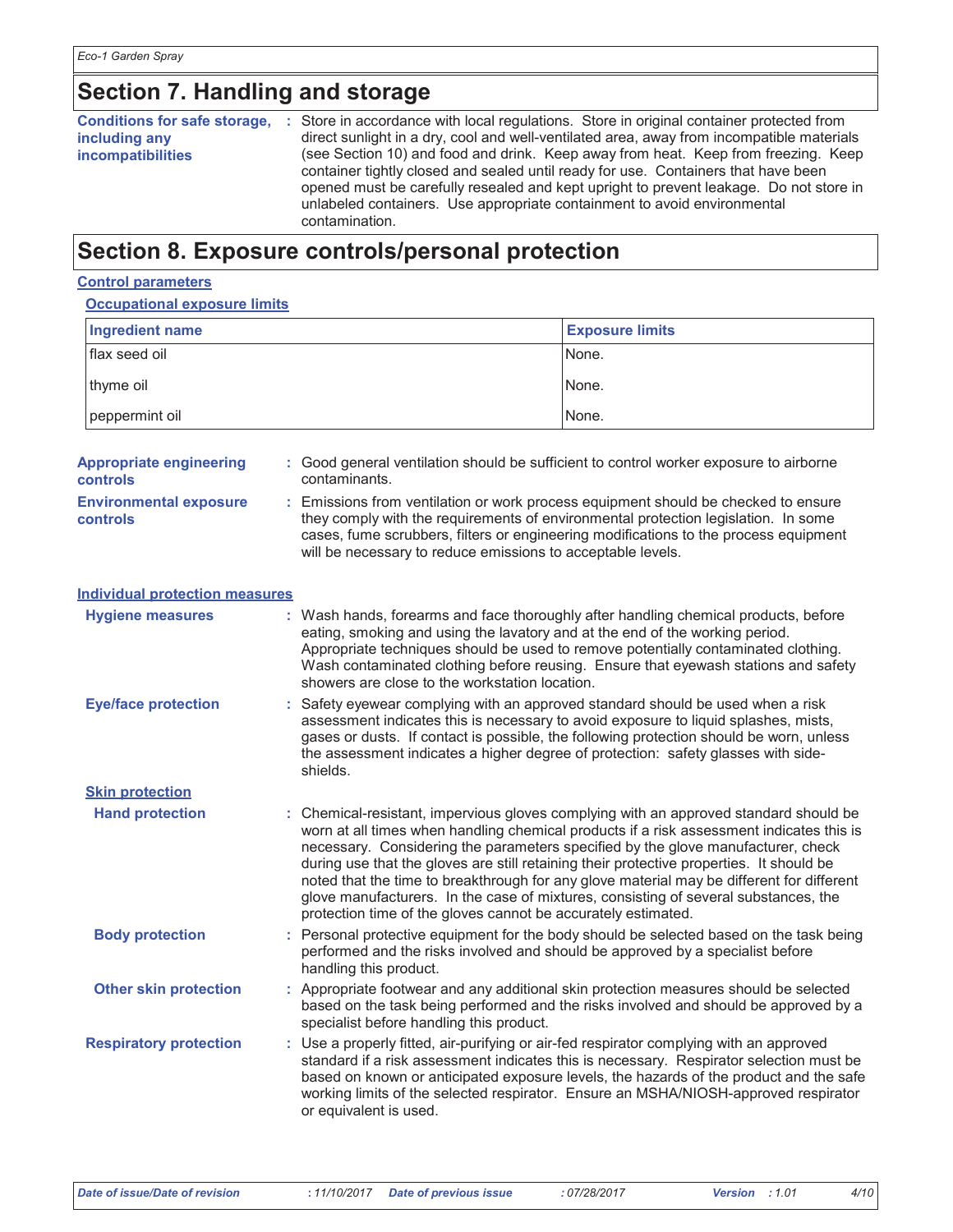## Section 9. Physical and chemical properties

| <b>Physical state</b><br>: Liquid.<br>Color<br>: White.<br>Odor<br>: Minty/botanical<br>: Not available.<br><b>Odor threshold</b><br>pH<br>: 6.5 [Conc. (% w/w): $1\%$ ]<br><b>Melting point</b><br>: Not available.<br><b>Boiling point</b><br>: Not available.<br><b>Flash point</b><br>: Open cup: $>95^{\circ}$ C ( $>203^{\circ}$ F)<br>: Not available.<br><b>Evaporation rate</b><br><b>Flammability (solid, gas)</b><br>: Not available.<br>Lower and upper explosive<br>: Not available.<br>(flammable) limits<br>: Not available.<br>Vapor pressure<br><b>Vapor density</b><br>: Not available.<br><b>Relative density</b><br>: $0.996$ at 20 $^{\circ}$ C (67 $^{\circ}$ F)<br>: Not available.<br><b>Solubility</b><br><b>Solubility in water</b><br>: Not available.<br><b>Partition coefficient: n-</b><br>: Not available.<br>octanol/water<br><b>Auto-ignition temperature</b><br>: Not available.<br><b>Decomposition temperature</b><br>: Not available.<br><b>Viscosity</b><br>Kinematic (room temperature): $0.03 \text{ cm}^2/\text{s}$ (3 cSt) | <b>Appearance</b> |  |
|----------------------------------------------------------------------------------------------------------------------------------------------------------------------------------------------------------------------------------------------------------------------------------------------------------------------------------------------------------------------------------------------------------------------------------------------------------------------------------------------------------------------------------------------------------------------------------------------------------------------------------------------------------------------------------------------------------------------------------------------------------------------------------------------------------------------------------------------------------------------------------------------------------------------------------------------------------------------------------------------------------------------------------------------------------------------|-------------------|--|
|                                                                                                                                                                                                                                                                                                                                                                                                                                                                                                                                                                                                                                                                                                                                                                                                                                                                                                                                                                                                                                                                      |                   |  |
|                                                                                                                                                                                                                                                                                                                                                                                                                                                                                                                                                                                                                                                                                                                                                                                                                                                                                                                                                                                                                                                                      |                   |  |
|                                                                                                                                                                                                                                                                                                                                                                                                                                                                                                                                                                                                                                                                                                                                                                                                                                                                                                                                                                                                                                                                      |                   |  |
|                                                                                                                                                                                                                                                                                                                                                                                                                                                                                                                                                                                                                                                                                                                                                                                                                                                                                                                                                                                                                                                                      |                   |  |
|                                                                                                                                                                                                                                                                                                                                                                                                                                                                                                                                                                                                                                                                                                                                                                                                                                                                                                                                                                                                                                                                      |                   |  |
|                                                                                                                                                                                                                                                                                                                                                                                                                                                                                                                                                                                                                                                                                                                                                                                                                                                                                                                                                                                                                                                                      |                   |  |
|                                                                                                                                                                                                                                                                                                                                                                                                                                                                                                                                                                                                                                                                                                                                                                                                                                                                                                                                                                                                                                                                      |                   |  |
|                                                                                                                                                                                                                                                                                                                                                                                                                                                                                                                                                                                                                                                                                                                                                                                                                                                                                                                                                                                                                                                                      |                   |  |
|                                                                                                                                                                                                                                                                                                                                                                                                                                                                                                                                                                                                                                                                                                                                                                                                                                                                                                                                                                                                                                                                      |                   |  |
|                                                                                                                                                                                                                                                                                                                                                                                                                                                                                                                                                                                                                                                                                                                                                                                                                                                                                                                                                                                                                                                                      |                   |  |
|                                                                                                                                                                                                                                                                                                                                                                                                                                                                                                                                                                                                                                                                                                                                                                                                                                                                                                                                                                                                                                                                      |                   |  |
|                                                                                                                                                                                                                                                                                                                                                                                                                                                                                                                                                                                                                                                                                                                                                                                                                                                                                                                                                                                                                                                                      |                   |  |
|                                                                                                                                                                                                                                                                                                                                                                                                                                                                                                                                                                                                                                                                                                                                                                                                                                                                                                                                                                                                                                                                      |                   |  |
|                                                                                                                                                                                                                                                                                                                                                                                                                                                                                                                                                                                                                                                                                                                                                                                                                                                                                                                                                                                                                                                                      |                   |  |
|                                                                                                                                                                                                                                                                                                                                                                                                                                                                                                                                                                                                                                                                                                                                                                                                                                                                                                                                                                                                                                                                      |                   |  |
|                                                                                                                                                                                                                                                                                                                                                                                                                                                                                                                                                                                                                                                                                                                                                                                                                                                                                                                                                                                                                                                                      |                   |  |
|                                                                                                                                                                                                                                                                                                                                                                                                                                                                                                                                                                                                                                                                                                                                                                                                                                                                                                                                                                                                                                                                      |                   |  |
|                                                                                                                                                                                                                                                                                                                                                                                                                                                                                                                                                                                                                                                                                                                                                                                                                                                                                                                                                                                                                                                                      |                   |  |
|                                                                                                                                                                                                                                                                                                                                                                                                                                                                                                                                                                                                                                                                                                                                                                                                                                                                                                                                                                                                                                                                      |                   |  |
|                                                                                                                                                                                                                                                                                                                                                                                                                                                                                                                                                                                                                                                                                                                                                                                                                                                                                                                                                                                                                                                                      |                   |  |

## Section 10. Stability and reactivity

| <b>Reactivity</b>                            | : No specific test data related to reactivity available for this product or its ingredients.              |
|----------------------------------------------|-----------------------------------------------------------------------------------------------------------|
| <b>Chemical stability</b>                    | : The product is stable.                                                                                  |
| <b>Possibility of hazardous</b><br>reactions | : Under normal conditions of storage and use, hazardous reactions will not occur.                         |
| <b>Conditions to avoid</b>                   | : No specific data.                                                                                       |
| Incompatible materials                       | : Reactive or incompatible with the following materials:<br>Potassium permanganate solution               |
| <b>Hazardous decomposition</b><br>products   | : Under normal conditions of storage and use, hazardous decomposition products should<br>not be produced. |

### **Section 11. Toxicological information**

#### Information on toxicological effects

#### **Acute toxicity**

| <b>Product/ingredient name</b> | <b>Result</b>                                                   | <b>Species</b> | <b>Dose</b> | <b>Exposure</b>          |
|--------------------------------|-----------------------------------------------------------------|----------------|-------------|--------------------------|
| thyme oil                      | LD50 Dermal                                                     | Rabbit         | -5 g/kg     | $\overline{\phantom{0}}$ |
|                                | LD50 Oral                                                       | Rat            | 2840 mg/kg  |                          |
| peppermint oil                 | LD50 Oral                                                       | Rat            | 2426 mg/kg  |                          |
| <b>Conclusion/Summary</b>      | Based on available data the classification criteria are not met |                |             |                          |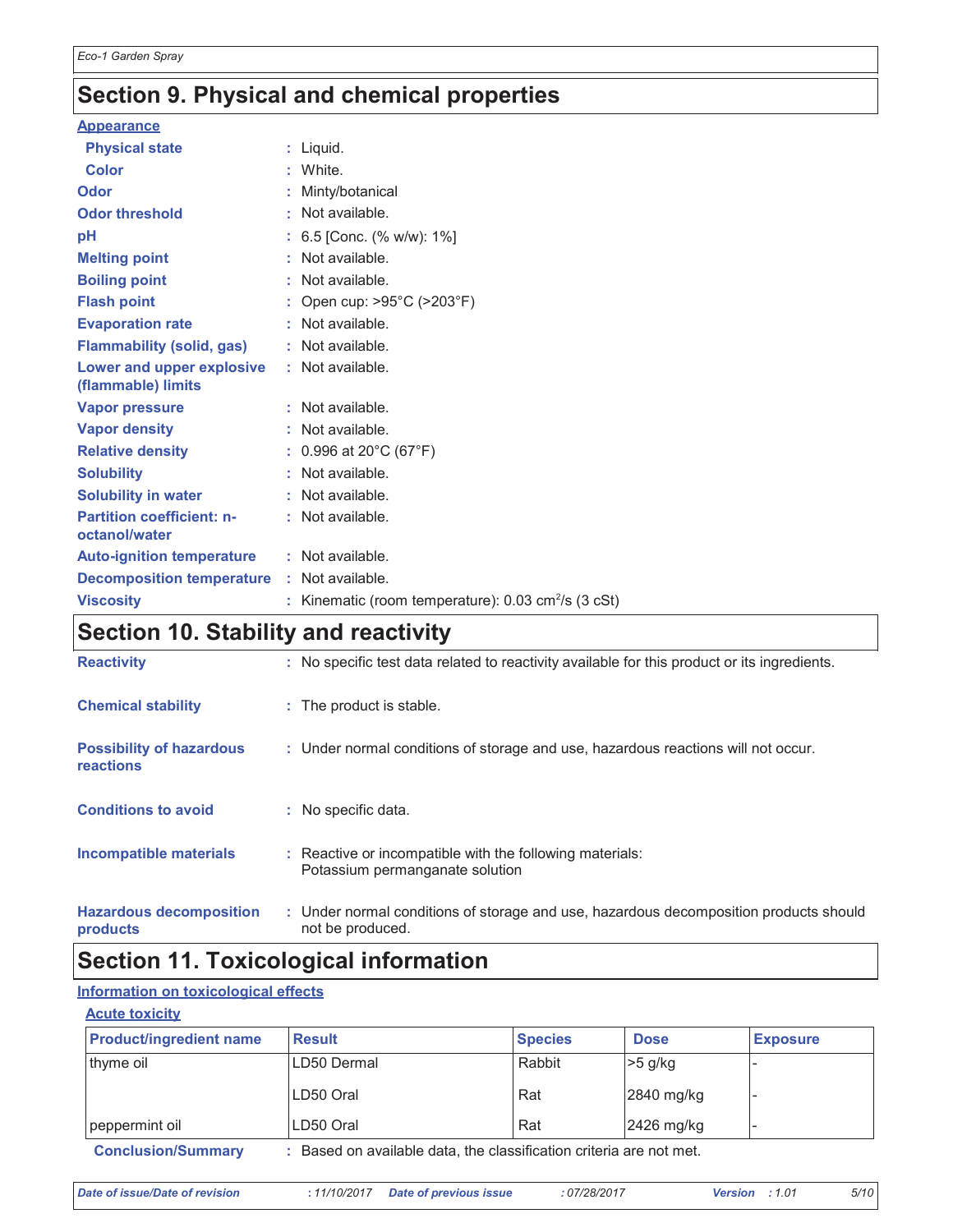## Section 11. Toxicological information

#### **Irritation/Corrosion**

| <b>Product/ingredient name</b>                                                           | <b>Result</b>                                                       | <b>Species</b> | <b>Score</b>   | <b>Exposure</b>            | <b>Observation</b> |
|------------------------------------------------------------------------------------------|---------------------------------------------------------------------|----------------|----------------|----------------------------|--------------------|
| thyme oil                                                                                | Skin - Severe irritant                                              | Mouse          | $\overline{a}$ | 100 Percent                | $\qquad \qquad -$  |
|                                                                                          | Skin - Severe irritant                                              | Rabbit         |                | 24 hours 500<br>milligrams |                    |
| <b>Conclusion/Summary</b><br><b>Skin</b><br><b>Sensitization</b>                         | : Based on available data, the classification criteria are not met. |                |                |                            |                    |
| <b>Conclusion/Summary</b>                                                                | : Not available.                                                    |                |                |                            |                    |
| <b>Mutagenicity</b><br><b>Conclusion/Summary</b>                                         | : Not available.                                                    |                |                |                            |                    |
| <b>Carcinogenicity</b><br><b>Conclusion/Summary</b>                                      | : Not available.                                                    |                |                |                            |                    |
| <b>Reproductive toxicity</b><br><b>Conclusion/Summary</b><br><b>Teratogenicity</b>       | : Not available.                                                    |                |                |                            |                    |
| <b>Conclusion/Summary</b>                                                                | : Not available.                                                    |                |                |                            |                    |
| Specific target organ toxicity (single exposure)                                         |                                                                     |                |                |                            |                    |
| Not available.                                                                           |                                                                     |                |                |                            |                    |
| <b>Specific target organ toxicity (repeated exposure)</b><br>Not available.              |                                                                     |                |                |                            |                    |
| <b>Aspiration hazard</b><br>Not available.                                               |                                                                     |                |                |                            |                    |
| Information on the likely<br>routes of exposure                                          | : Not available.                                                    |                |                |                            |                    |
| <b>Potential acute health effects</b>                                                    |                                                                     |                |                |                            |                    |
| <b>Eye contact</b>                                                                       | : May cause eye irritation.                                         |                |                |                            |                    |
| <b>Inhalation</b>                                                                        | : No known significant effects or critical hazards.                 |                |                |                            |                    |
| <b>Skin contact</b>                                                                      | : May cause skin irritation.                                        |                |                |                            |                    |
| <b>Ingestion</b>                                                                         | : No known significant effects or critical hazards.                 |                |                |                            |                    |
| Symptoms related to the physical, chemical and toxicological characteristics             |                                                                     |                |                |                            |                    |
| <b>Eye contact</b>                                                                       | : No specific data.                                                 |                |                |                            |                    |
| <b>Inhalation</b>                                                                        | : No specific data.                                                 |                |                |                            |                    |
| <b>Skin contact</b>                                                                      | : No specific data.                                                 |                |                |                            |                    |
| <b>Ingestion</b>                                                                         | : No specific data.                                                 |                |                |                            |                    |
| Delayed and immediate effects and also chronic effects from short and long term exposure |                                                                     |                |                |                            |                    |
| <b>Short term exposure</b>                                                               |                                                                     |                |                |                            |                    |
| <b>Potential immediate</b><br>effects                                                    | : Not available.                                                    |                |                |                            |                    |
| <b>Potential delayed effects</b>                                                         | : Not available.                                                    |                |                |                            |                    |
| Long term exposure                                                                       |                                                                     |                |                |                            |                    |
| <b>Potential immediate</b><br>effects                                                    | : Not available.                                                    |                |                |                            |                    |
| <b>Potential delayed effects</b>                                                         | : Not available.                                                    |                |                |                            |                    |
| <b>Potential chronic health effects</b>                                                  |                                                                     |                |                |                            |                    |
| Date of issue/Date of revision                                                           | : 11/10/2017<br><b>Date of previous issue</b>                       |                | : 07/28/2017   | Version : 1.01             | 6/10               |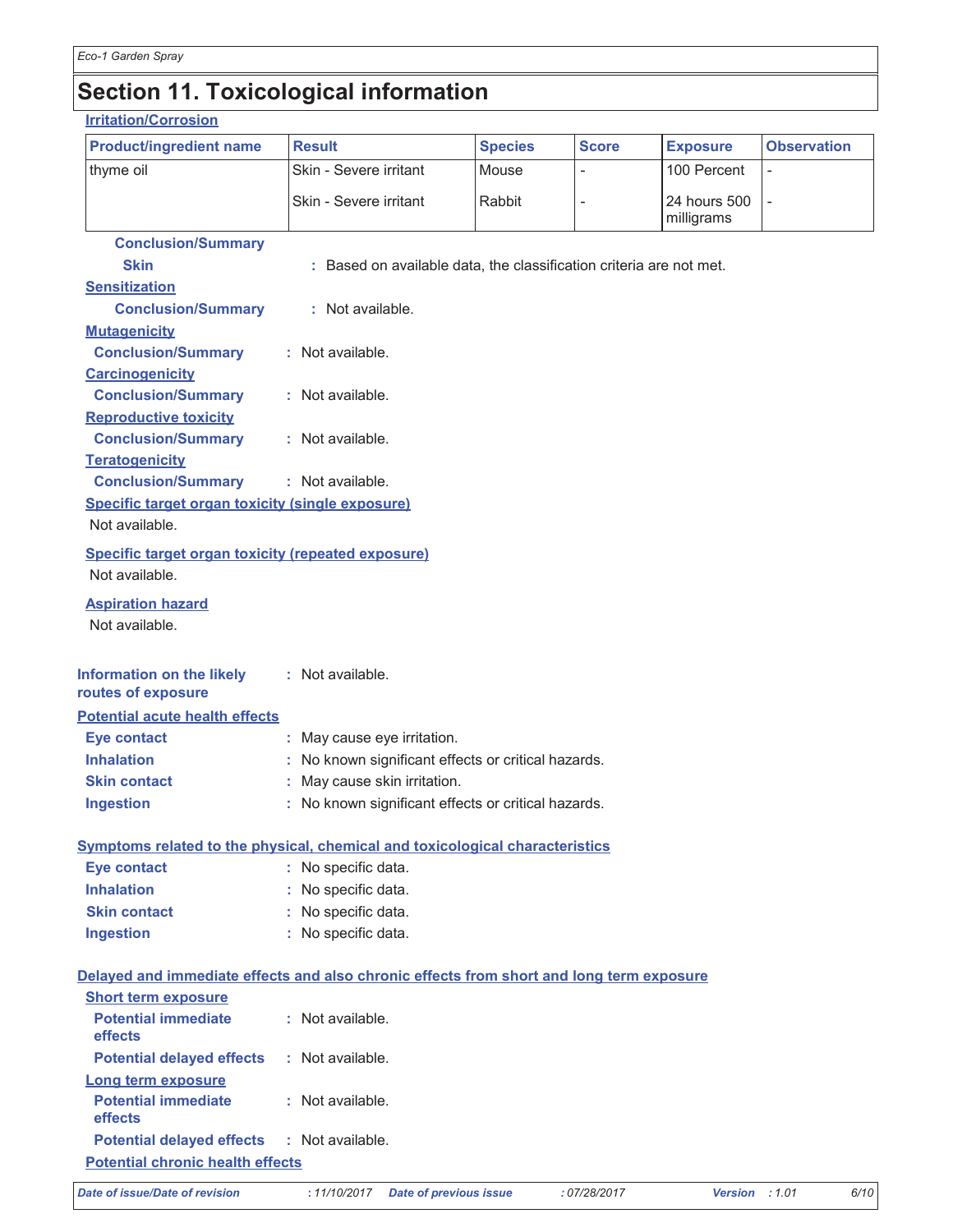## **Section 11. Toxicological information**

|  | Not available. |
|--|----------------|
|  |                |

| <b>Conclusion/Summary</b>    | : Not available.                                    |
|------------------------------|-----------------------------------------------------|
| <b>General</b>               | : No known significant effects or critical hazards. |
| <b>Carcinogenicity</b>       | : No known significant effects or critical hazards. |
| <b>Mutagenicity</b>          | : No known significant effects or critical hazards. |
| <b>Teratogenicity</b>        | : No known significant effects or critical hazards. |
| <b>Developmental effects</b> | : No known significant effects or critical hazards. |
| <b>Fertility effects</b>     | : No known significant effects or critical hazards. |

#### **Numerical measures of toxicity**

**Acute toxicity estimates** Not available.

## **Section 12. Ecological information**

| <b>Toxicity</b>                                         |                                  |                                                                              |                 |
|---------------------------------------------------------|----------------------------------|------------------------------------------------------------------------------|-----------------|
| <b>Product/ingredient name</b>                          | <b>Result</b>                    | <b>Species</b>                                                               | <b>Exposure</b> |
| thyme oil                                               | Acute LC50 16.1 mg/l Fresh water | Fish - Oncorhynchus mykiss -<br>Juvenile (Fledgling, Hatchling,<br>Weanling) | 96 hours        |
| <b>Conclusion/Summary</b>                               | : Not available.                 |                                                                              |                 |
| <b>Persistence and degradability</b>                    |                                  |                                                                              |                 |
| <b>Conclusion/Summary</b>                               | : Not available.                 |                                                                              |                 |
| <b>Bioaccumulative potential</b><br>Not available.      |                                  |                                                                              |                 |
|                                                         |                                  |                                                                              |                 |
| <b>Mobility in soil</b>                                 |                                  |                                                                              |                 |
| <b>Soil/water partition</b><br><b>coefficient (Koc)</b> | : Not available.                 |                                                                              |                 |
| <b>Mobility</b>                                         | : Not available.                 |                                                                              |                 |

#### **Other adverse effects** : No known significant effects or critical hazards.

#### **Section 13. Disposal considerations Disposal methods** : The generation of waste should be avoided or minimized wherever possible. Disposal of this product, solutions and any by-products should at all times comply with the requirements of environmental protection and waste disposal legislation and any regional local authority requirements. Dispose of surplus and non-recyclable products via a licensed waste disposal contractor. Waste should not be disposed of untreated to the sewer unless fully compliant with the requirements of all authorities with jurisdiction. Waste packaging should be recycled. Incineration or landfill should only be considered when recycling is not feasible. This material and its container must be disposed of in a safe way. Empty containers or liners may retain some product residues. Avoid dispersal of spilled material and runoff and contact with soil, waterways, drains and sewers.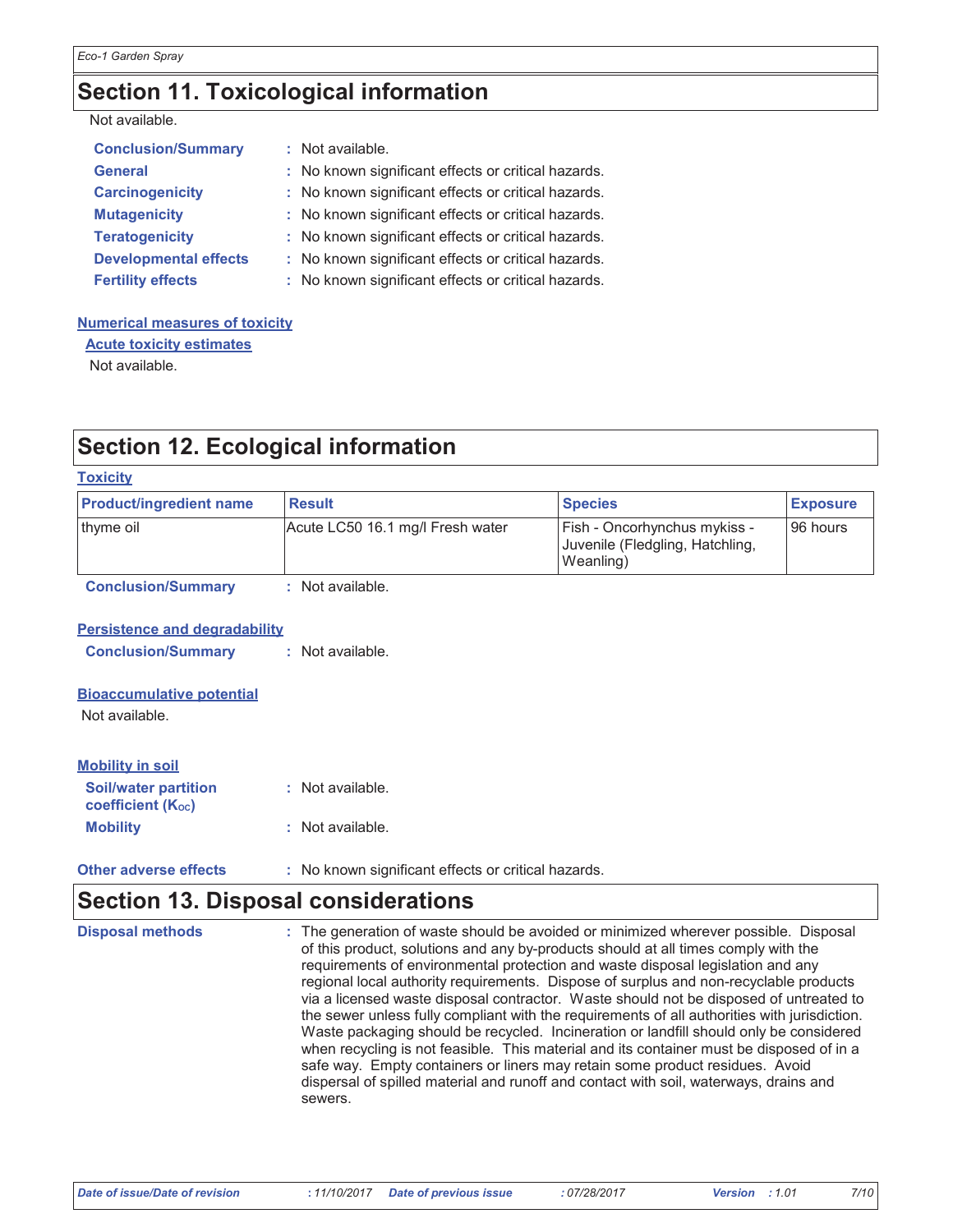## **Section 14. Transport information**

|                                      | <b>DOT</b><br><b>Classification</b> | <b>TDG</b><br><b>Classification</b> | <b>Mexico</b><br><b>Classification</b> | <b>ADR/RID</b> | <b>IMDG</b>             | <b>IATA</b>    |
|--------------------------------------|-------------------------------------|-------------------------------------|----------------------------------------|----------------|-------------------------|----------------|
| <b>UN</b> number                     | Not regulated.                      | Not regulated.                      | Not regulated.                         | Not regulated. | Not regulated.          | Not regulated. |
| <b>UN proper</b><br>shipping name    | $\overline{\phantom{a}}$            |                                     |                                        |                |                         |                |
| <b>Transport</b><br>hazard class(es) | $\overline{\phantom{a}}$            |                                     |                                        |                |                         |                |
| Label                                |                                     |                                     |                                        |                |                         |                |
| <b>Packing group</b>                 | $\overline{\phantom{a}}$            | $\overline{a}$                      | ٠                                      |                | -                       |                |
| <b>Environmental</b><br>hazards      | No.                                 | No.                                 | No.                                    | No.            | Marine<br>Pollutant: No | No.            |

Special precautions for user : Transport within user's premises: always transport in closed containers that are upright and secure. Ensure that persons transporting the product know what to do in the event of an accident or spillage.

Transport in bulk according : Not available. to Annex II of MARPOL and the IBC Code

### **Section 15. Regulatory information**

| <b>U.S. Federal regulations</b>                                                   | : TSCA 8(a) CDR Exempt/Partial exemption: Not determined                                                                                                                                                                                                                                                                                                                                                                                                      |  |  |  |  |
|-----------------------------------------------------------------------------------|---------------------------------------------------------------------------------------------------------------------------------------------------------------------------------------------------------------------------------------------------------------------------------------------------------------------------------------------------------------------------------------------------------------------------------------------------------------|--|--|--|--|
|                                                                                   | <b>FIFRA Information:</b> This chemical is a pesticide product registered by the<br>Environmental Protection Agency and is subject to certain labeling requirements under<br>federal pesticide law. These requirements differ from the classification criteria and<br>hazard information required for safety data sheets, and for workplace labels of non-<br>pesticide chemicals. Following is the hazard information as required on the pesticide<br>label: |  |  |  |  |
|                                                                                   | <b>CAUTION</b><br>We recommend good safety practices when using any pesticide, such as avoiding<br>contact with eyes and skin and keeping out of the reach of children.<br>Wear gloves and eye protection when using product.<br>May be harmful if swallowed.<br>If product gets in eyes, flush with water.<br>If on skin, wash with soap and water.<br>If irritation persists, contact a physician.                                                          |  |  |  |  |
| <b>Clean Air Act Section 112</b><br>(b) Hazardous Air<br><b>Pollutants (HAPs)</b> | : Not listed                                                                                                                                                                                                                                                                                                                                                                                                                                                  |  |  |  |  |
| <b>Clean Air Act Section 602</b><br><b>Class I Substances</b>                     | : Not listed                                                                                                                                                                                                                                                                                                                                                                                                                                                  |  |  |  |  |
| <b>Clean Air Act Section 602</b><br><b>Class II Substances</b>                    | : Not listed                                                                                                                                                                                                                                                                                                                                                                                                                                                  |  |  |  |  |
| <b>DEA List I Chemicals</b><br>(Precursor Chemicals)                              | : Not listed                                                                                                                                                                                                                                                                                                                                                                                                                                                  |  |  |  |  |
| <b>DEA List II Chemicals</b><br><b>(Essential Chemicals)</b>                      | : Not listed                                                                                                                                                                                                                                                                                                                                                                                                                                                  |  |  |  |  |
| Date of issue/Date of revision                                                    | : 11/10/2017<br>8/10<br><b>Date of previous issue</b><br>:07/28/2017<br>Version : 1.01                                                                                                                                                                                                                                                                                                                                                                        |  |  |  |  |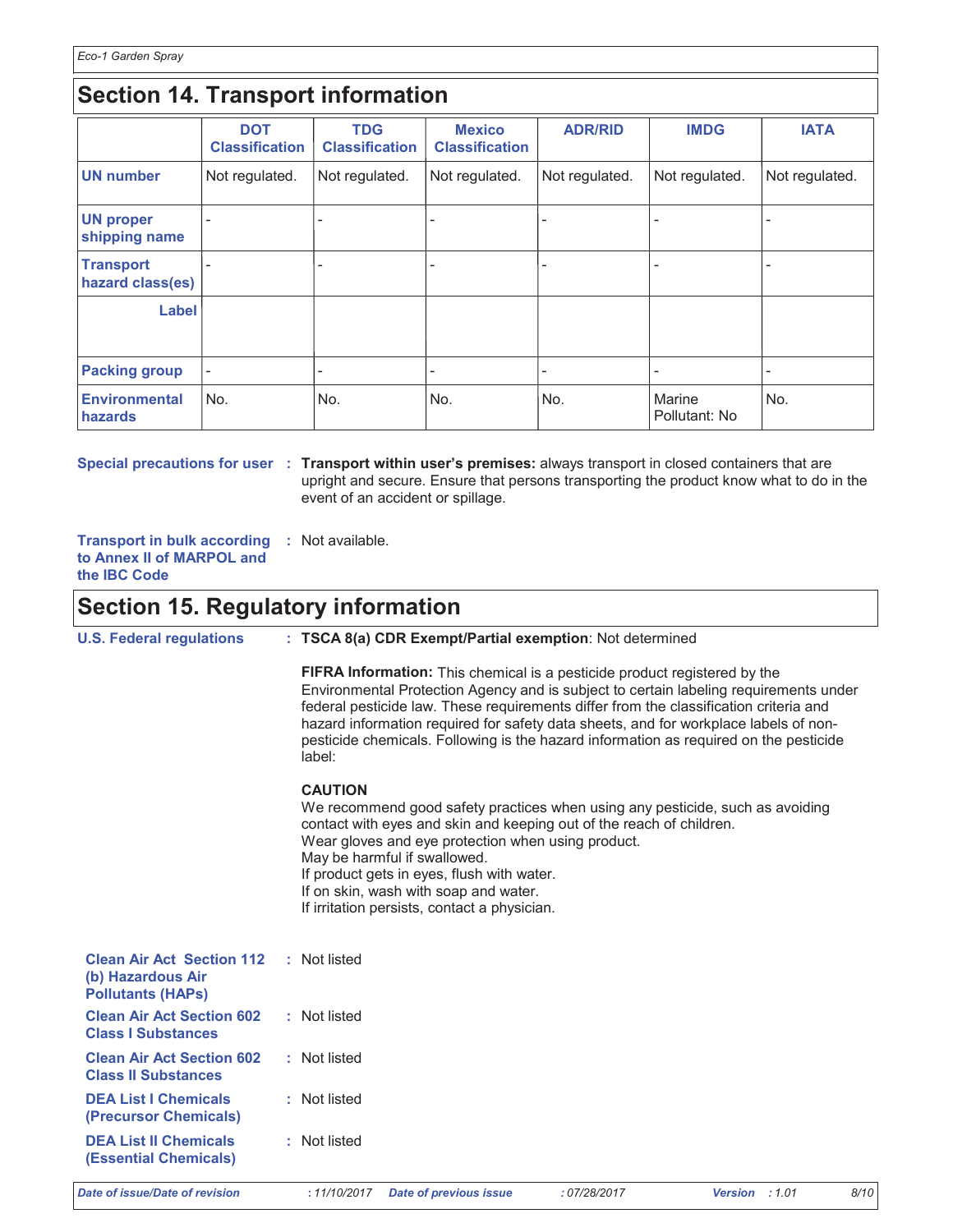CADA 200/204

## **Section 15. Regulatory information**

| <u> ƏARA ƏUZIƏU4</u>                          |                                                                            |
|-----------------------------------------------|----------------------------------------------------------------------------|
| <b>Composition/information on ingredients</b> |                                                                            |
| No products were found.                       |                                                                            |
| <b>SARA 304 RQ</b>                            | : Not applicable.                                                          |
| <b>SARA 311/312</b>                           |                                                                            |
| <b>Classification</b>                         | : Not applicable.                                                          |
| <b>Composition/information on ingredients</b> |                                                                            |
| No products were found.                       |                                                                            |
| <b>State regulations</b>                      |                                                                            |
| <b>Massachusetts</b>                          | : None of the components are listed.                                       |
| <b>New York</b>                               | : None of the components are listed.                                       |
| <b>New Jersey</b>                             | : None of the components are listed.                                       |
| Pennsylvania                                  | : The following components are listed: LINSEED OIL                         |
| <b>International regulations</b>              |                                                                            |
|                                               | <b>Chemical Weapon Convention List Schedules I, II &amp; III Chemicals</b> |
| Not listed.                                   |                                                                            |
| <b>Montreal Protocol (Annexes A, B, C, E)</b> |                                                                            |
| Not listed.                                   |                                                                            |
|                                               | <b>Stockholm Convention on Persistent Organic Pollutants</b>               |
| Not listed.                                   |                                                                            |
|                                               |                                                                            |
|                                               | <b>Rotterdam Convention on Prior Informed Consent (PIC)</b>                |
| Not listed.                                   |                                                                            |
|                                               | <b>UNECE Aarhus Protocol on POPs and Heavy Metals</b>                      |
| Not listed.                                   |                                                                            |
| <b>Inventory list</b>                         |                                                                            |
| <b>Australia</b>                              | : All components are listed or exempted.                                   |
| <b>Canada</b>                                 | : All components are listed or exempted.                                   |
| <b>China</b>                                  | : All components are listed or exempted.                                   |
| <b>New Zealand</b>                            | : All components are listed or exempted.                                   |
| <b>Philippines</b>                            | : All components are listed or exempted.                                   |
| <b>Republic of Korea</b>                      | : All components are listed or exempted.                                   |
| Taiwan                                        | : All components are listed or exempted.                                   |
| <b>United States</b>                          | All components are listed or exempted.                                     |

### **Section 16. Other information**

**National Fire Protection Association (U.S.A.)** 



Reprinted with permission from NFPA 704-2001, Identification of the Hazards of Materials for Emergency Response Copyright ©1997, National Fire Protection Association, Quincy, MA 02269. This reprinted material is not the complete and official position of the National Fire Protection Association, on the referenced subject which is represented only by the standard in its entirety.